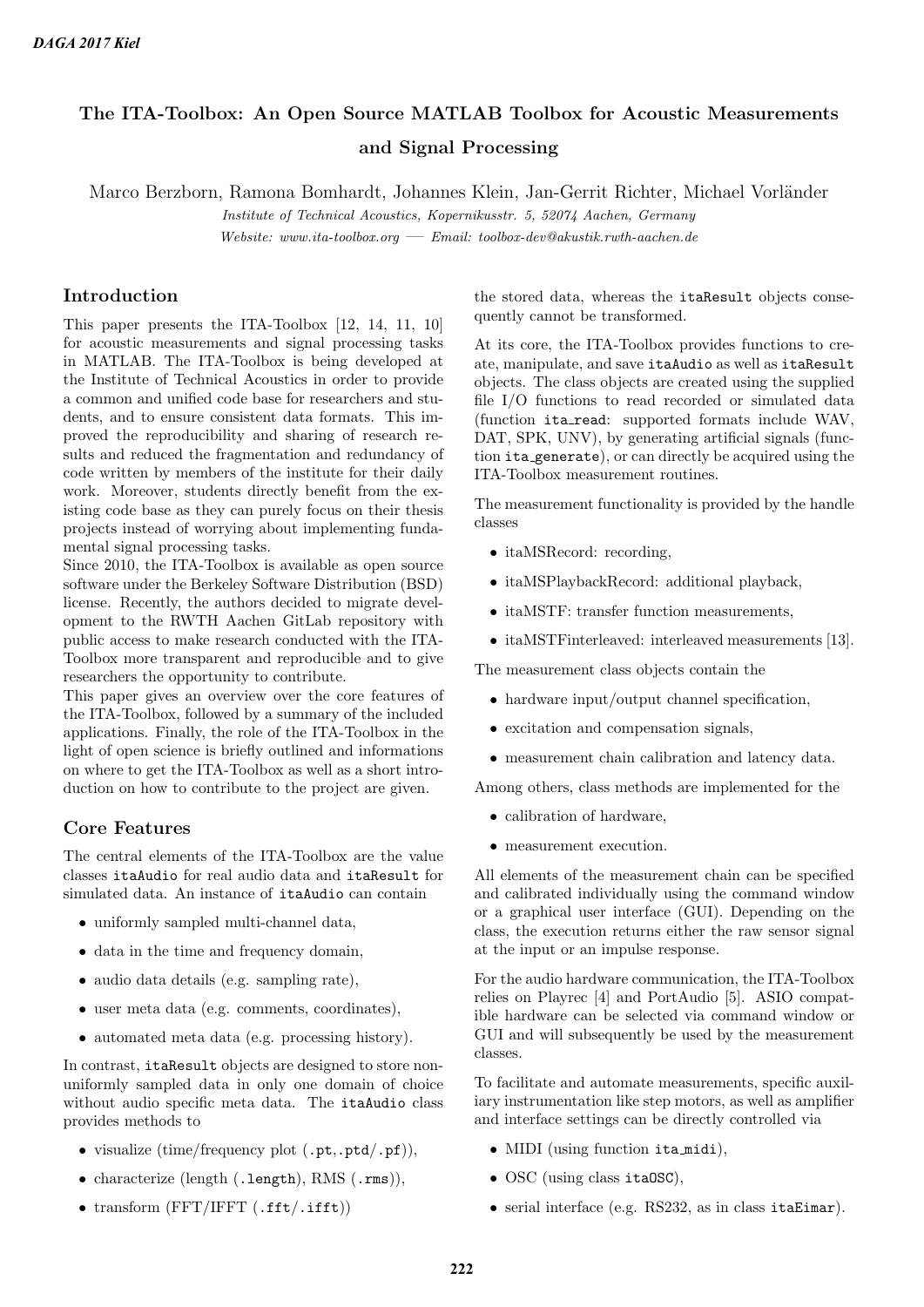Tasks like directivity measurements require the documentation of spatial information, such as measurement points, dimensions, or orientations. The value class itaCoordinates provides the suitable container for spatial data. Class instances contain

- Cartesian coordinates in  $[x, y, z]$ ,
- cylindrical coordinates in  $[r, \vartheta, z]$ ,
- spherical coordinates in  $[r, \vartheta, \varphi]$ .

The transformation between the different coordinate systems is done implicitly within the objects. Class objects can be

- added and subtracted (vector addition,  $+/-$ ),
- plotted (function scatter).

For the documentation of measurement positions and orientations, itaCoordinates objects can be stored per channel in the .channelCoordinates and .channelOrientation properties of itaAudio and itaResult objects and will automatically be saved there in certain measurement procedures.

Acquired or loaded itaAudio and itaResult objects can be manipulated using the core signal processing features of the ITA-Toolbox. These functions include

- time cropping (function ita\_time\_crop),
- time shifting (function ita\_time\_shift),
- time windowing (function ita\_time\_window)
- filtering (function ita\_mpb\_filter),
- smoothing (function ita\_smooth),
- resampling (function ita resample),
- re-quantizing (function ita quantize).

Certain operations allow or require the use of several itaAudio and itaResult objects. Examples for such operations are the

- creation of multi-channel objects (function merge),
- time domain summation (operator +),
- frequency domain multiplication (operator  $\ast$ ),
- frequency domain division (operator /).

Processed itaAudio and itaResult objects can be saved using the native MATLAB save command or exported into various formats (including WAV, DAT, SPK, UNV) using the function ita\_write.

# Applications

In addition to the core features of the ITA-Toolbox, multiple applications such as beamforming, binaural signal processing, loudspeaker measurement and modeling, numerical acoustics, special functions (e. g. spherical harmonics or Green's function) as well as room acoustics and sound transmission are implemented.

#### Beamforming

Different types of the beamforming algorithms Delay and Sum, Minimum-Variance Distortionless Response, MU-SIC, Subspace Beamforming, Functional Beamforming, CLEAN, and DAMAS are available for a specified array geometry and measurement grid [24].

### Binaural Signal Processing

For binaural reproduction, the itaHRTF class handles head-related transfer function (HRTF) data sets. This class provide easy access to a specific spatial direction, the determination of the interaural time and level difference (ITD and ILD), spatial interpolation or the import and export of SOFA files [20]. To measure and calculate a headphone transfer function (HpTF), the algorithms of Masiero and Fels [21] are implemented. Additionally, the generation of cross talk cancellation (CTC) filters is available [19].

#### Loudspeaker Measurement and Modeling

The louspeaker application enables the user to measure the input impedance and determine the Thiele-Small parameters of a loudspeaker [25]. Furthermore, the total harmonic distortion (THD) or the maximum sound pressure level (SPL) for a constant THD can be determined [15].

#### Numerical Acoustics

An acoustic finite element method (FEM) for solving exterior acoustic problems (numerical partial solution, eigenvalues, and eigenvectors) with different boundary conditions is implemented [27]. Cuboids can be meshed automatically or arbitrary meshs can be imported from UNV files. An image source model for convex geometries is available [22].

### Room Acoustics and Sound Transmission

Room impulse responses can be analyzed and modeled using the room acoustics application of the ITA-Toolbox [18, 8]. The reverberation time, clarity, definition  $(T_{60},$  $C_{80}$ ,  $D_{50}$ ) as well as the sound insulation index R can be calculated.

### Special Functions, Decomposition and Reconstruction

Spherical harmonic (SH) functions or monopoles can be used to decompose and reconstruct directivities [26]. In addition to this, the decomposition of a directivity in pole-zero models is also possible [17, 9].

### Open Science

The source code of the ITA-Toolbox is available as an open source project from the project homepage [3] and the RWTH Aachen GitLab repository [6] and is licensed under the BSD license. In addition to the general availability of the implemented measurement, processing, and analysis methods and techniques, this also allows for a greater transparency of the research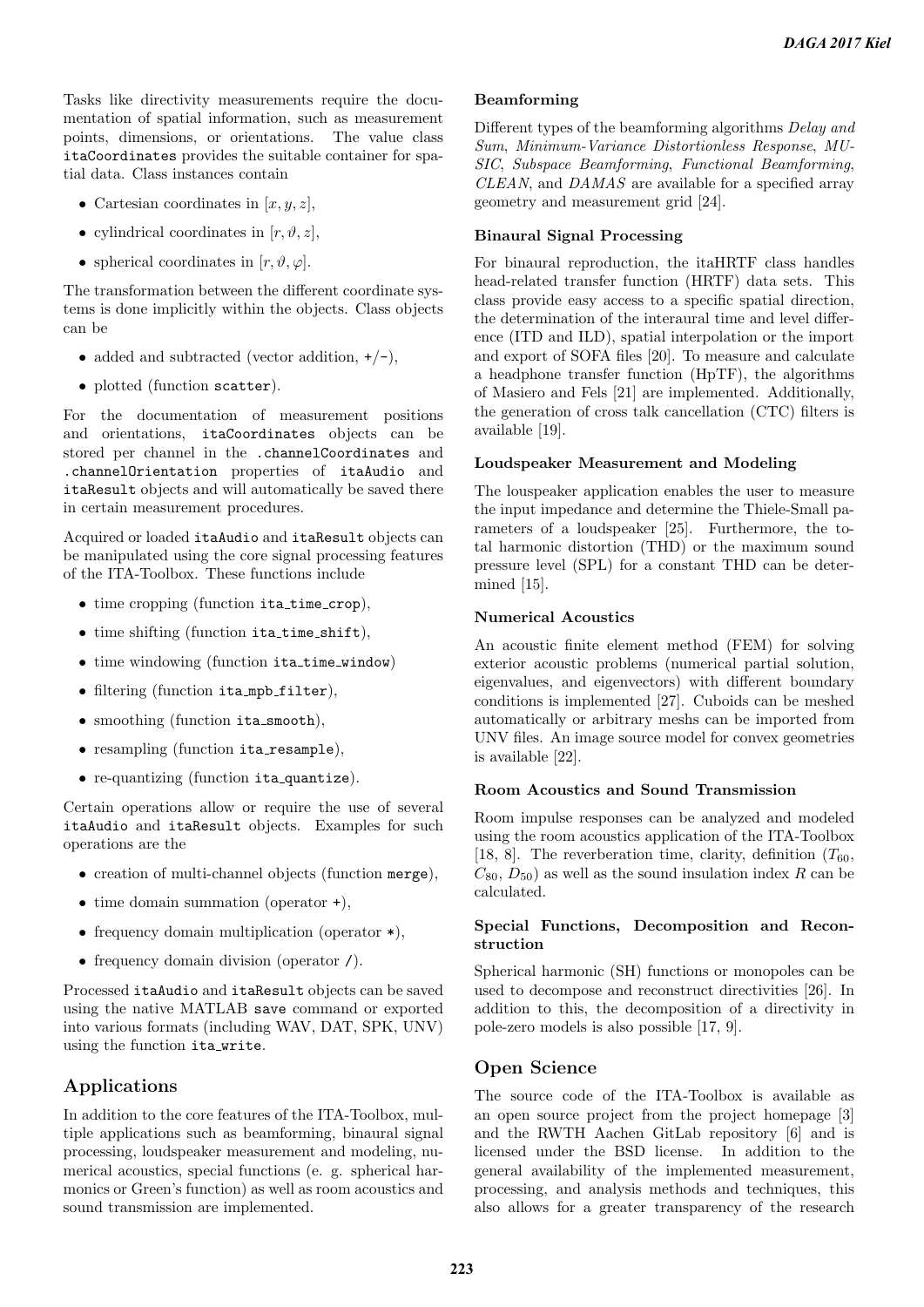conducted with the ITA-Toolbox. To ensure better reproducibility of research results, the implementation of digital object identifier (DOI) citations for explicit versions of the ITA-Toolbox using a service such as Zenodo [7] is planned for the future.

Datasets generated with the ITA-Toolbox that are currently available are the ITA Academic HRIRs, an HRTF dataset of the ITA dummy head [23], and the Aachen anthropometric HRTF database by Bomhardt and Fels [16]. Both can be downloaded from the website of the Institute of Technical Acoustics [2].

# Getting Involved

The authors would like to invite researchers to contribute to the ITA-Toolbox by reporting bugs, and fixing bugs as well as suggesting features, improving features, and developing new features. Bug reports and source code contributions can be submitted through the bug tracking system and via merge requests to the repository respectively. Detailed contribution guidelines for submitting bug reports and merge requests via GitLab as well as code style guidelines can be found on the GitLab repository pages [6].

To contribute to the project via the repository, users need to login into GitLab either with an existing GitHub [1] account. Users without a login can also submit bug reports and contributions by sending an electronic mail to toolbox-dev@akustik.rwth-aachen.de. No login is required to only download and use the ITA-Toolbox. Requirements for the ITA-Toolbox are

- MATLAB R2014b or higher,
- MATLAB Signal Processing Toolbox,
- MATLAB Curve Fitting Toolbox (partially),
- PortAudio [5] compatible audio interface to run measurements (ASIO driver compatibility recommended).

In order to get started, the ITA-Toolbox includes documented step by step tutorial scripts that cover the core functionality and some applications. An overview over all available tutorial scripts can be displayed by running the command ita\_tutorialOverview in the MATLAB command window.

An HTML documentation that fully integrates into the MATLAB help browser can be generated by running the command ita generate documentation. The documentation can then be accessed via the Supplemental Software section inside the help browser. For information on an explicit function or class, users can execute the command doc ita function or class of interest with the corresponding function or class name instead. For general questions about the ITA-Toolbox, an FAQ section and Wiki pages provided on the project homepage [3] and the RWTH Aachen GitLab repository [6] respectively. The user mailing group (see ITA-Toolbox

homepage [3]) can be used to get in contact with other

users.

## Acknowledgement

The authors would like to thank all former ITA-Toolbox developers and everyone who contributed to the project as well as the Institute of Technical Acoustics for supporting the development.

### References

- [1] GitHub. www.github.com. Online; accessed 24- March-2017.
- [2] Institute of Technical Acoustics Homepage. https://www.akustik.rwth-aachen.de/ cms/Technische-Akustik/Forschung/~lxfd/ Downloads/. Online; accessed 24-March-2017.
- [3] ITA-Toolbox Homepage. www.ita-toolbox.org. Online; accessed 24-March-2017.
- [4] Playrec. www.playrec.co.uk. Online; accessed 24-March-2017.
- [5] PortAudio. www.portaudio.com. Online; accessed 24-March-2017.
- [6] RWTH Aachen GitLab Repository. Online; accessed 24-March-2017.
- [7] Zenodo. www.zenodo.org. Online; accessed 24- March-2017.
- [8] M. Aretz, P. Dietrich, and M. Vorländer. Application of the mirror source method for low frequency sound prediction in rectangular rooms. Acta Acustica united with Acustica, 100(2):306–319, 2014.
- [9] D. Deschrijver, B. Haegeman, and T. Dhaene. Orthonormal vector fitting: A robust macromodeling tool for rational approximation of frequency domain responses. IEEE Transactions on advanced packaging, 30(2):216, 2007.
- [10] P. Dietrich, M. Guski, and J. Klein. Measurements and Room Acoustic Analysis with the ITA-Toolbox for MATLAB. In Fortschritte der Akust. - DAGA, 2013.
- [11] P. Dietrich, M. Guski, and M. Vorländer. Influence of loudspeaker distortion on room acoustic parameters. In Fortschritte der Akust. - DAGA, 2013.
- [12] P. Dietrich, B. Masiero, M. Pollow, R. Scharrer, and M. Müller-Trapet. MATLAB Toolbox for the Comprehension of Acoustic Measurement and Signal Processing. In Fortschritte der Akust. - DAGA, pages 517–518, 2010.
- [13] P. Dietrich, B. Masiero, and M. Vorländer. On the optimization of the multiple exponential sweep method. AES J. Audio Eng. Soc., 61(3):113–124, 2013.
- [14] P. Dietrich, B. S. Masiero, R. Scharrer, M. Müller-Trapet, M. Pollow, and M. Vorländer. Application of the MATLAB ITA-Toolbox: Laboratory Course on Cross-talk Cancellation. In Fortschritte der Akust. - DAGA, pages 471–472, 2011.